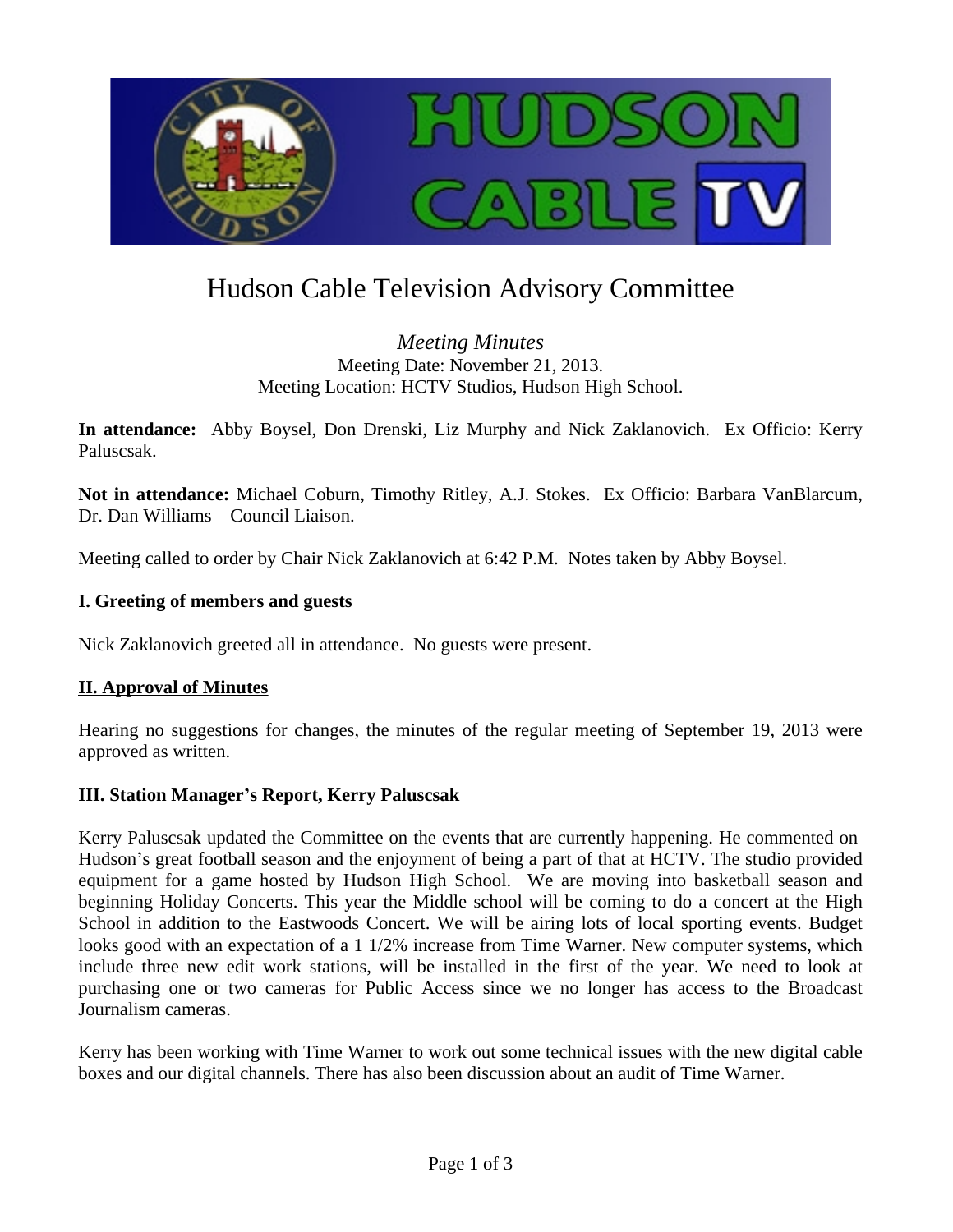# **IV. CAP ACT Update**

CAP Act update was sent out to everyone. There is a battle going on right now between ACT (Alliance for Community Television) and the ACM (Alliance for Community Media.) Currently, there isn't much progress happening with the CAP Act.

#### **V. Public Access Update – Barbara VanBlarcum**

No Public Access update was available, due to Barbara VanBlarcum not being available for the meeting.

#### **VI. Community Organization Liaison**

Liz hasn't made contact with her list yet but, brought up HCTV at a Component Fund meeting and the groups seemed very interested. Liz also plans on talking to the Senior Citizen's group and one other group. Nick mentioned that we can work through the list of organizations at our convenience. Nick will email the large list to everyone. Don and Nick are working on scheduling to go visit the Garden Club on Thursday, February 20, 2014.

#### **VII. Committee Fund Raising Development**

Nick attended a program at the library on Grant Seeking. They taught him about a database to find available grants. He is looking into it more. Liz discussed the paperwork for the 501C3. She is working on putting it all together.

#### **VIII. Previous Meeting Follow Up Discussions**

Liz gave an update on the Focus on Business program where we interview two businesses every month for about twelve minutes. The goal is to help promote business in Hudson. There is a mission statement written as a draft to look at and evaluate it is appropriate to use. The mission statement is not finalized yet. Work will continue to get this started very soon. Jody Roberts and Chuck Wiedie are looking to help promote Hudson as a business town. Destination Hudson is also involved.

#### **IX. New Access Program Ideas**

Santa on the Green is coming up and the Community Sing will also be videotaped. Wrestling matches were suggested as an event to tape. Phil will record the Business Awards Banquet.

#### **X. Nomination and election of committee chair and vice chair**

There are still openings on the Committee. Interviews are being held on Monday, November 16<sup>th</sup> for Committee members. Nick was nominated as Chair. Abby was nominated by Nick as Vice Chair. Both were approved unanimously.

#### **XI. Once Around**

Volleyball recording went very well and will be filmed again in the future. Internships were discussed and it was determined that they require a lot of work and attention to get them approved. A meeting with the City Manager needs to be scheduled.